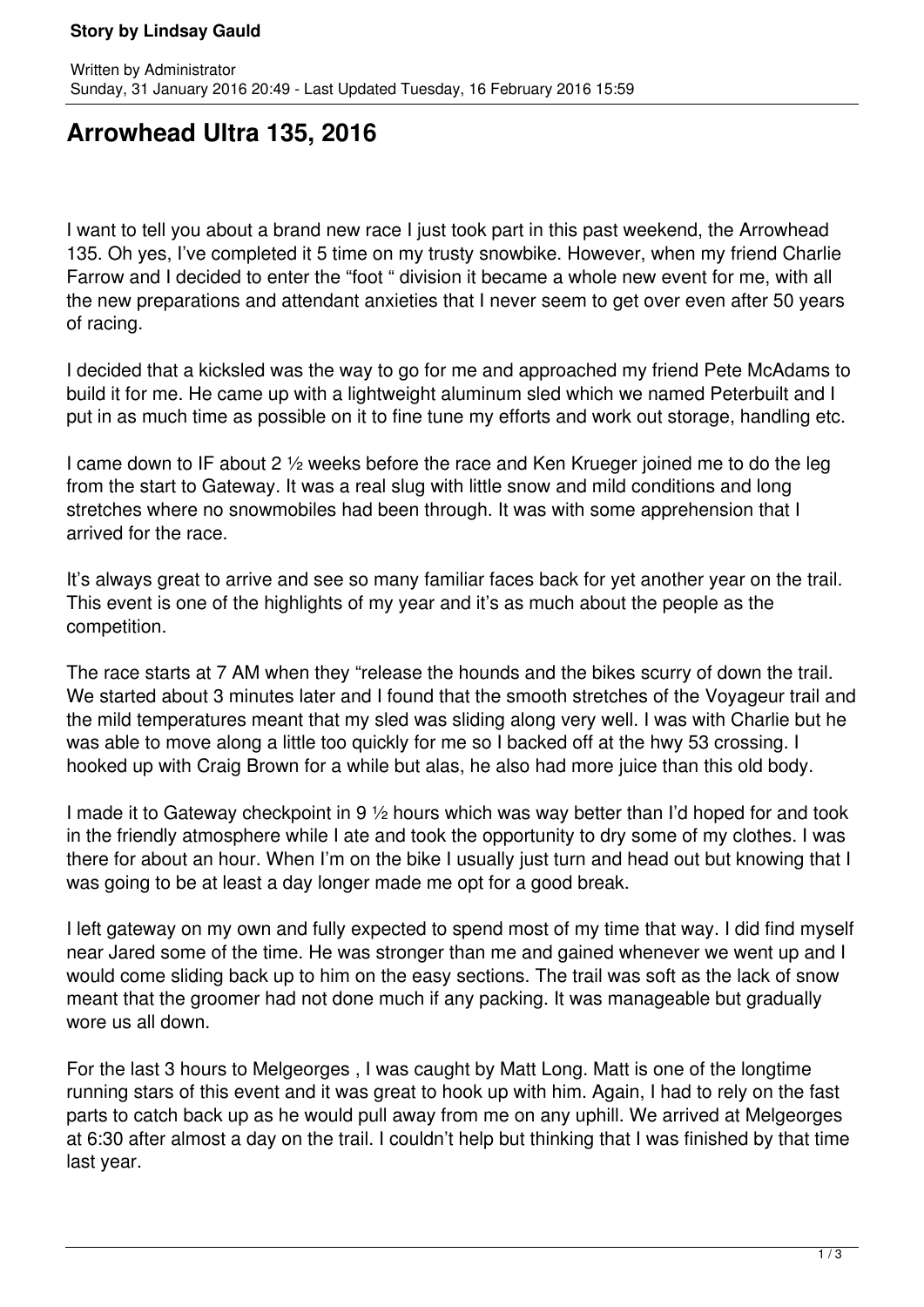## **Story by Lindsay Gauld**

Melgeorges is always very welcoming with friendly volunteers, great soups and grilled cheese sandwiches and the chance to dry clothes and have a break. I rammed in as much food as I could handle and then went to the Birch cabin for a 2-3 hour rest. I was on my way after 4 hours and although I don't think I really slept I felt quite refreshed.

The section from Melgeorges to the Surly checkpoint is the longest and hardest of the race. Again I was on my own. I actually prefer that as I don't get caught up and can truly find my own pace. I was taking a water and food break every ½ hour and watching the kilometers go by.

At one point I found a ski pole in the middle of the trail and loaded it on my sled. At about 5 in the afternoon I came up behind Carla Goulert and it was hers but it turns out that she had lost both poles. Carla is from Brazil and she had to take the lead in the communication as my Portugese is a little rusty but we settled into a steady pace and arrived at the checkpoint shortly before 3 am after over 16 hours since we left Melgeorges.

We each got water and headed out with 24 somewhat easier miles to go with only the one last killer climb of Wakeumup hill after about 4 kms. After the last turn to the east we were heading towards the finish when Todd Gabrielson, came by to tell Carla that she had passed Helen Scotch who had been bivying at a shelter 7 miles back and she was in the lead with 12 miles to go.

We kept taking turns leading but as the sun was coming up we could see someone coming up behind us very quickly. I told Carla that it couldn't be Helen and Chris as nobody could walk that quickly. I thought is was the two bikes I'd seen at the checkpoint.

It turns out that it was Charlie and Craig on their kicksleds and they were just flying. They caught us with about 6 kms to go. They slowed down and Charlie and I swapped sleds. In those conditions his slid along much easier so Pete and I will be addressing that. Craig lent Carla his kicksled and Charlie got back on his sled and gave her some lessons and they all pulled away from me.

I was resigned to finishing on my own when another piece of Arrowhead magic popped up. With about 300 meters to go the three of them had stopped and waited for me so we could all finish together. A wonderful gesture for which I was truly thankful.

We finished in 52 hrs and 51 minutes. My memories of this will run to the time spent on the trail with Charlie, Craig, Matt, Jared and Carla and the great volunteers led by Ken and Jackie who help to make this annual pilgrimage so special. Thank you all. One final word of thanks to my friend and 'manservant" Al Dixon who took such good care of me before during and after the event.

Looking forward, I feel the need to point out that perhaps there is a need for a separate category for kicksledders as distinct from the normal foot category. It can clearly be an advantage on the flats or slight downhills and it isn't fair to the true walker/runners. Just a thought for the future. Perhaps we would then need an Arrowhead a Quatre.